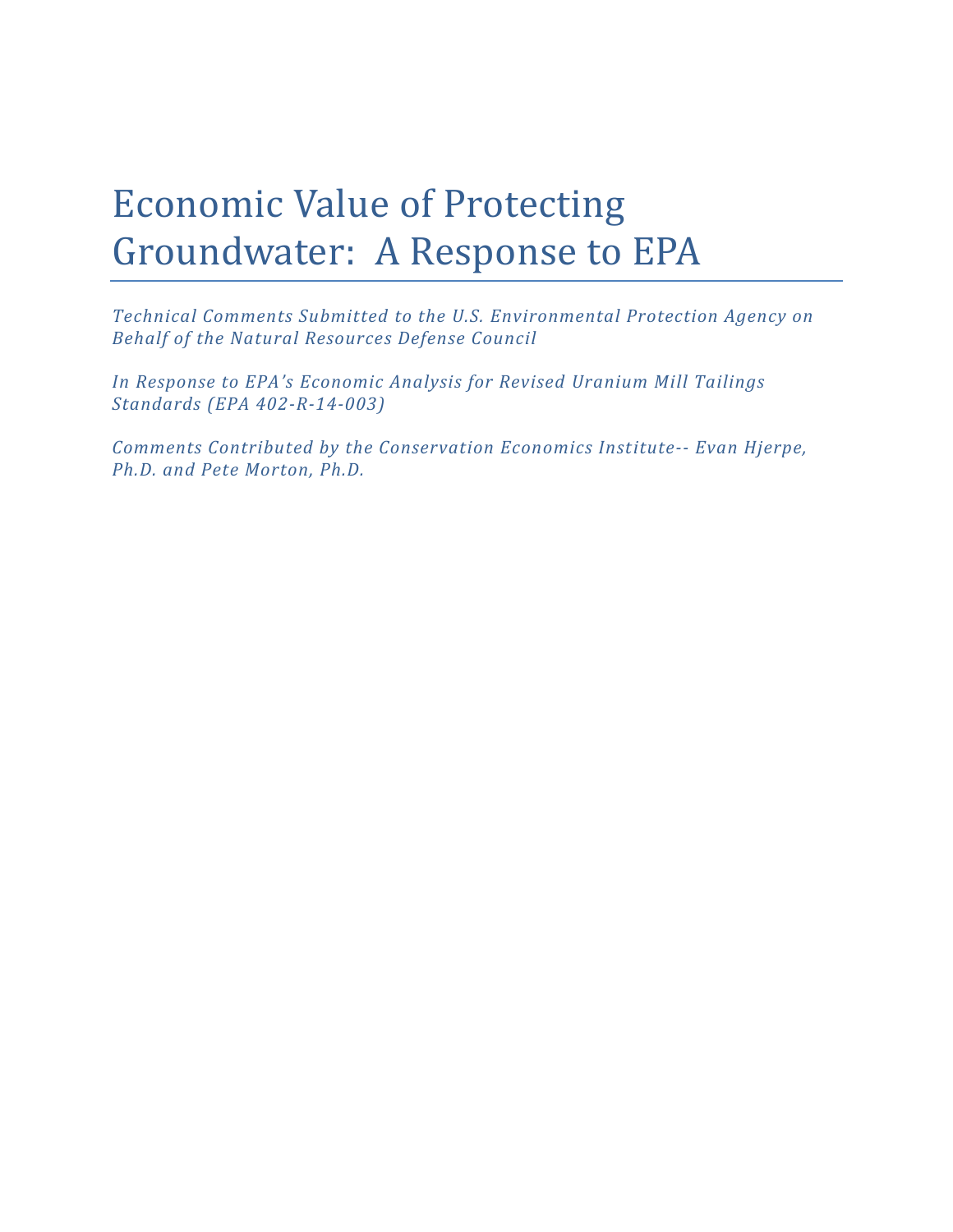# **Comments on EPA's Draft Economic Analysis of Groundwater and Uranium ISR Rule Revisions (Table of Contents)**

| 2. Conceptual Framework and Methods for Groundwater Valuation3          |  |  |  |
|-------------------------------------------------------------------------|--|--|--|
|                                                                         |  |  |  |
|                                                                         |  |  |  |
|                                                                         |  |  |  |
|                                                                         |  |  |  |
|                                                                         |  |  |  |
| 3.2. Greater Incorporation of Stated Preference Methods Needed9         |  |  |  |
| 3.3. Interim Lost Use, Averting Behavior, and Additional Health Costs10 |  |  |  |
| 3.4 Other Recommendations for Estimating the Benefits of the Proposed   |  |  |  |
| 4. Broad Recommendations for Groundwater Valuation11                    |  |  |  |
| 4.1. Accounting for Groundwater-Associated Negative Externalities12     |  |  |  |
|                                                                         |  |  |  |
|                                                                         |  |  |  |
|                                                                         |  |  |  |
|                                                                         |  |  |  |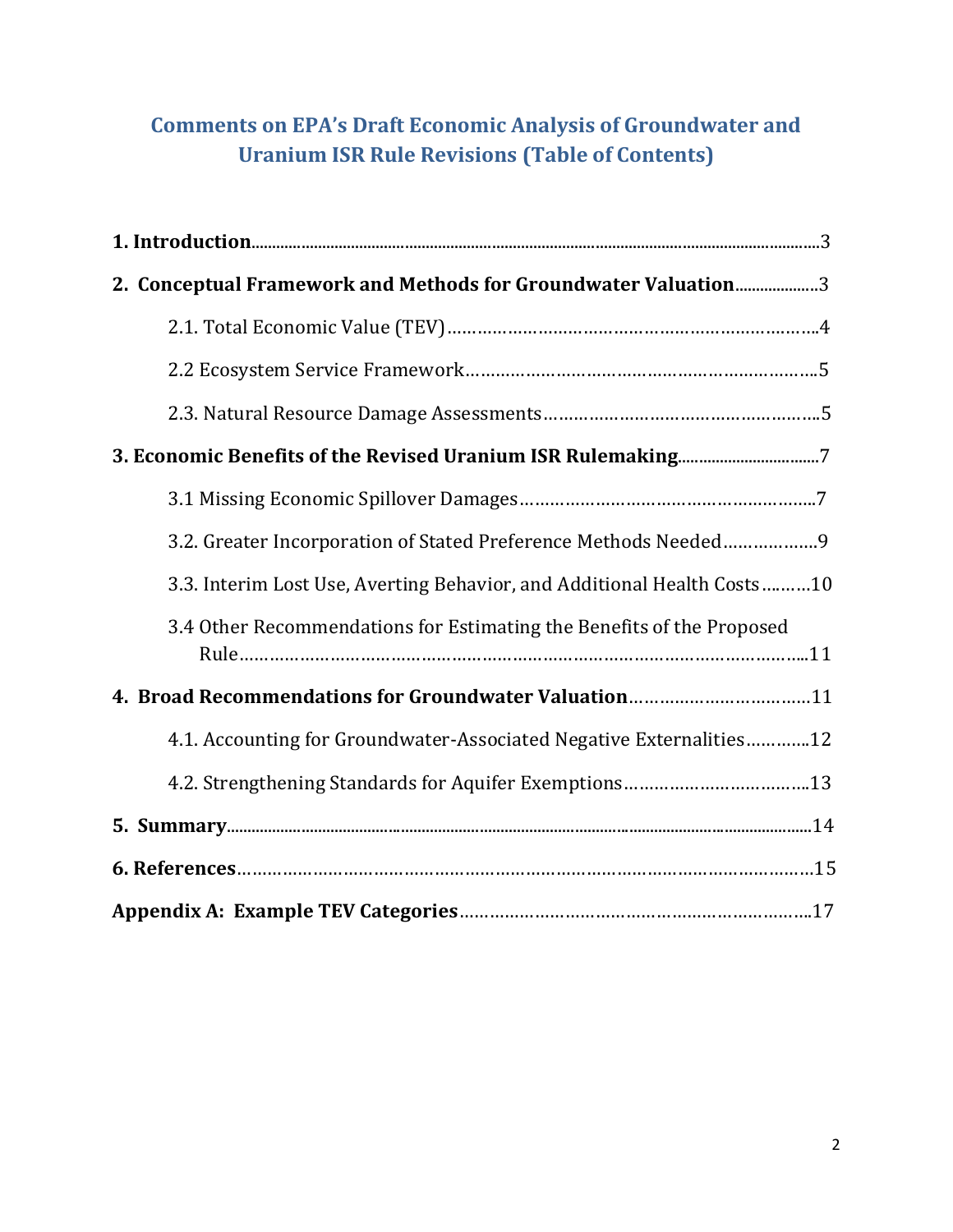## **Comments on EPA's Draft Economic Analysis of Groundwater and Uranium ISR Rule Revisions**

## **1. Introduction**

l

EPA has recently released a draft economic analysis for proposed revisions to protection standards for uranium mill tailings.<sup>1</sup> With uranium mining operations transitioning from open pit and surface mining to in-situ recovery (ISR) operations taking place below ground, EPA has issued a subpart F to revise 40 CFR Part 192 by adding monitoring requirements to help protect groundwater. EPA's economic analysis (hereafter Economic Analysis) assesses the costs (Section 3), benefits (Section 4), and economic impacts (Section 5) of the proposed rule.

We applaud the EPA for exploring much needed updates to health and environmental standards for uranium operations and for proposing extensive groundwater monitoring before operations begin (baseline data), during operations, and for longer periods after operations are completed. Likewise, the EPA's Economic Analysis of the proposed rule offers a number of clear economic perspectives on the costs and benefits of groundwater protection. However, we see a number of areas where EPA's Economic Analysis could be improved and where economic valuation of protecting groundwater can be incorporated more universally in EPA's rulemaking and in environmental impact assessments.

Below, we provide economic perspective and recommendations for EPA's valuation of groundwater. Our comments relate to the section 4 "Benefits Analysis" (pp.  $4-1-4-11$ ) of the Economics Analysis. The Benefits Analysis provides a qualitative discussion and a partially quantified description of expected benefits of the proposed rule in two main sections: the first is a broader discussion of conceptual frameworks for valuing groundwater and the second section is an application of valuation methods to the proposed rule.

We organized our two primary sections to assess the quality of conceptual frameworks and methods presented and to assess the quality of the benefits estimates applied to the proposed rule. Our comments are intended to help inform future groundwater protection policy development and analysis. We submit these comments to EPA in an effort to bring awareness to the unique economic characteristics of groundwater and ultimately to facilitate greater protection of our groundwater resources.

## **2. Conceptual Framework and Methods for Groundwater Valuation**

Economically speaking, groundwater is a unique natural resource with distinct attributes (Young and Loomis 2014). Groundwater is connected to surface waters in myriad pathways and time scales. Total stocks and loss and return rates of aquifers are not easily ascertained. Groundwater is a public good, without associated property rights, leading to externalities associated with the tragedy of the commons.

 $^1$  Economic Analysis: Proposed Revisions to the Health and Environmental Protection Standards for Uranium and Thorium Mill Tailings Rule (40 CFR Part 192). Draft Report: EPA 402-R-14-003, November 2014.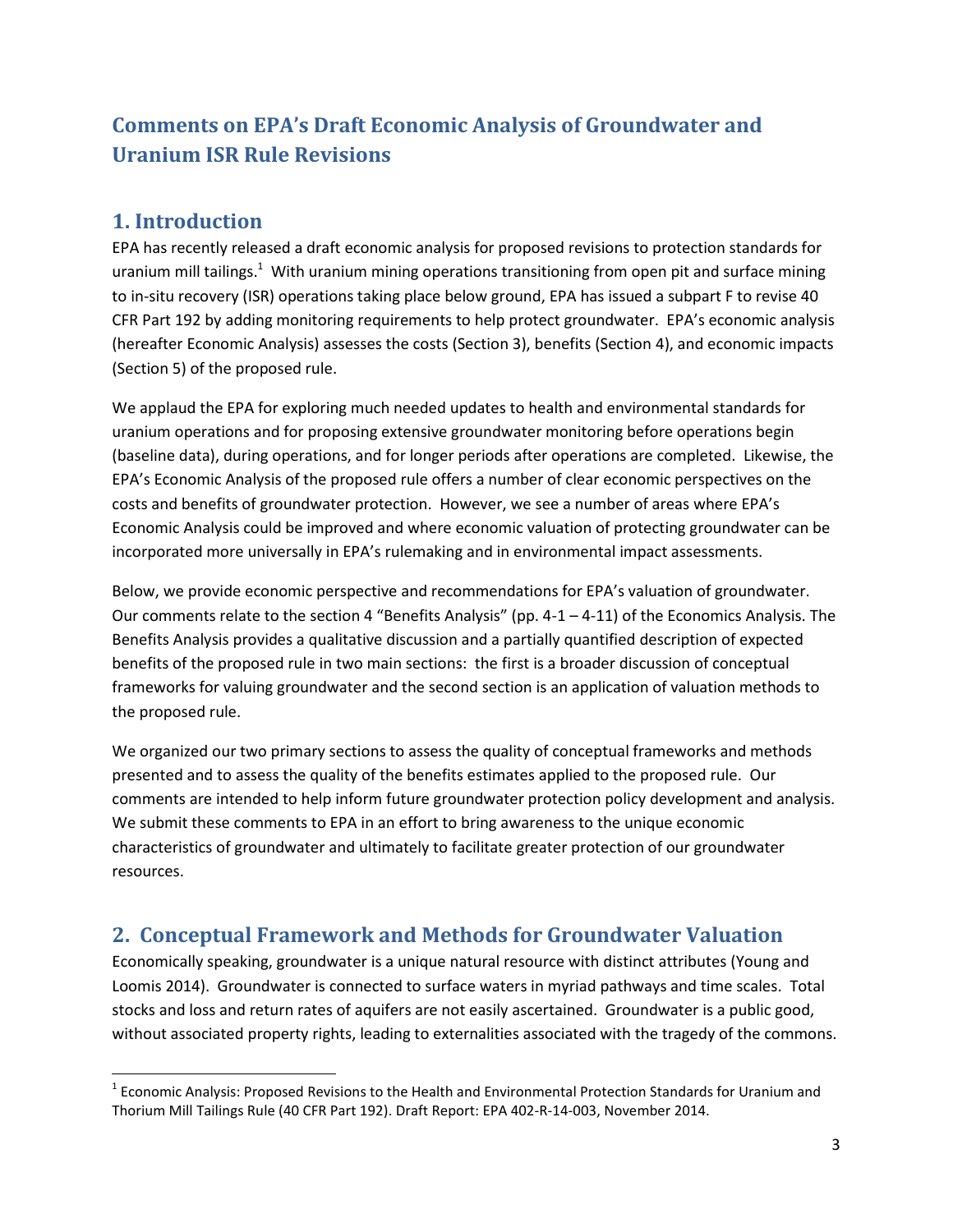In many places, there is no extraction fee for groundwater. These attributes of groundwater lead to an undervaluation of its importance to society (NAS 1997) and a need to economically acknowledge, if not capture, downstream externalities of using groundwater resources (Koundouri 2004).

The first section of the Benefits Analysis is Section 4.1 (p. 4-1), where background economic methodologies for groundwater resources and protection are discussed. EPA provides a good overview of various values and valuation methods for groundwater resources and changes to the quality and quantity of groundwater. EPA's starting point of a Total Economic Value (TEV) perspective is commendable, and supported by the groundwater economics literature (e.g., NAS 1997, Young and Loomis 2014). TEV frameworks have been used to value the benefits of wilderness areas as well as the negative externalities from oil and gas development (Morton 1999, Morton et al 2004, see Appendix A for example categories for oil and gas development). The TEV framework is widely used as a starting valuation framework and has been recommended by the U.S. Department of the Interior<sup>2</sup>. In this section we discuss the importance of incorporating a TEV approach to EPA groundwater valuation.

## **2.1. Total Economic Value (TEV)**

 $\overline{\phantom{a}}$ 

The majority of economic valuation of groundwater has come from the extraction and production perspective for industrial and agricultural development. The Total Economic Value (TEV) framework, however, provides for a more holistic valuation approach to the many beneficial uses of groundwater, along with the many beneficial *in-situ* values of keeping groundwater in the ground. As discussed in the Benefits Analysis (p. 4-2), TEV includes both use and non-use, or passive use, values. Use values include the extraction of groundwater for drinking, irrigation, aesthetics, and recreation. Passive use values include the existence and bequest values for protection of groundwater. Methods for valuing use and passive use values under a TEV framework are illustrated on p. 4-3 of the Benefits Analysis, and include revealed preference methods, stated preference methods, and avoided cost methods.

While we are encouraged to see more mainstreaming of the TEV framework in conceptual economic discussions for EPA groundwater protection policies, we recommend that EPA should actually incorporate more components of TEV in their calculations of benefits for all groundwater policy (e.g., greater accounting for changes in *in-situ* use values, option values, and passive use values). There are also other economic frameworks and filters with which to assess the economic ramifications of groundwater contamination and protection.

All valuation frameworks have overlap, but each one typically highlights particular areas of economic importance. Below, we highlight two important valuation frameworks for groundwater protection policy currently missing from the EPA's Benefits Analysis: ecosystem service valuation and natural resource damage assessments. These frameworks can be conducted under the umbrella TEV approach recommended by EPA and can shed light on groundwater values typically not assessed in traditional benefit-cost analysis (BCA). Individual valuation methods that comprise these frameworks are largely the same, various revealed and stated preference methods, along with avoided cost analyses.

 $2^{2}$  For example, see USDOI Instruction Memo for BLM nonmarket valuation at: [http://www.blm.gov/wo/st/en/info/regulations/Instruction\\_Memos\\_and\\_Bulletins/national\\_instruction/2013/IM](http://www.blm.gov/wo/st/en/info/regulations/Instruction_Memos_and_Bulletins/national_instruction/2013/IM_2013-131__Ch1.print.html) [\\_2013-131\\_\\_Ch1.print.html](http://www.blm.gov/wo/st/en/info/regulations/Instruction_Memos_and_Bulletins/national_instruction/2013/IM_2013-131__Ch1.print.html)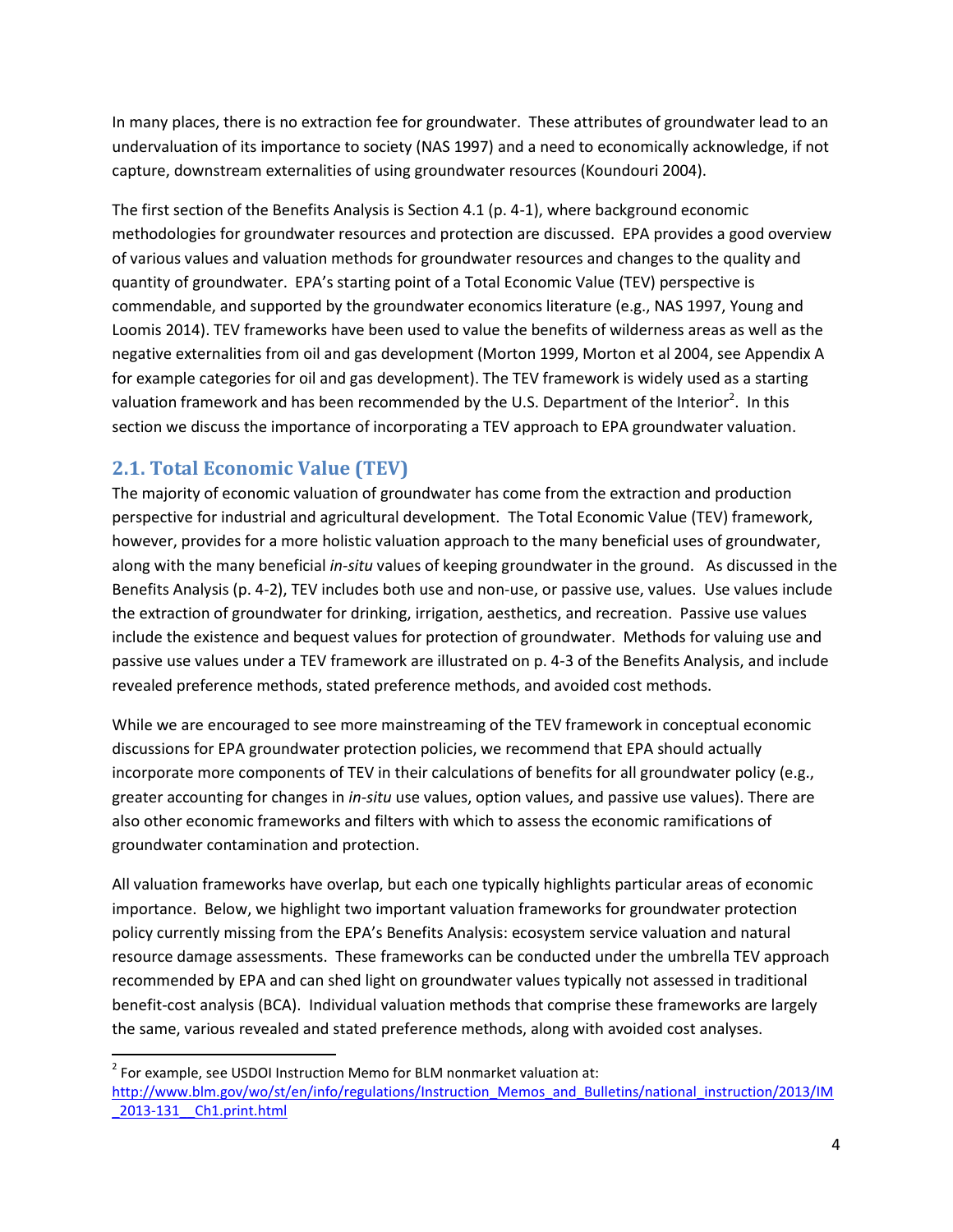Synthesizing a number of individual valuation studies can be done statistically via meta-analysis (for an example valuing ecosystem conservation see Hjerpe et al. 2015). Additionally, benefits transfer techniques can be used to apply relevant individual studies, or a synthesized set of studies, directly to the policy site under question.

#### **2.2 Ecosystem Service Framework**

Recent developments in the valuation of nature's goods and services provided to humans have been advanced under the Ecosystem Services (ES) framework. Ecosystem services are the benefits from natural capital provided to mankind (Daily 1997 and Costanza et al. 1997) and can be classified as final services (e.g. provisioning services such as drinking water) and intermediate services necessary to produce final services (e.g., regulating services such as recharging surface water).

While the value of many of these ecosystem services may be captured in other economic valuation methods already included in EPA's economic analysis guidance, an ES framework provides a useful, alternative filter with which to view groundwater protection. In particular, an ES framework is well suited to identifying intermediate services related to *in-situ* value, or the value of water remaining in place within the aquifer,<sup>3</sup> such as buffering water supplies, preventing land subsidence, and supporting ecological habitats. These environmental benefits provided by groundwater are most often public goods. Without specific property rights on ecosystem goods (exhibiting economic characteristics of being nonexclusive and nonrival) to allocate prices to *in-situ* values of groundwater, changes in these ecosystem services are the externalities generated from groundwater injury. We recommend EPA incorporate an ES framework for their Benefits Analysis, in addition to the identification of other economic costs, benefits, and impacts.

A recent case study on valuing groundwater resources in South Africa by Bann and Wood (2012) show a number of potential ecosystem services associated with groundwater. Services include provisioning services such as the supply of water for drinking, and a number of regulating services such as the dilution of pollutants, a sink for  $CO<sub>2</sub>$ , and a recharge for surface waters. Bann and Wood (2012) also outline steps for incorporating groundwater values into decision making by including benefit transfer methods. Table 1 below is the list of potential groundwater services and benefits from Bann and Wood (2012). Additionally, many of these services are discussed in EPA's framework for groundwater benefits (EPA 1995).

#### **2.3. Natural Resource Damage Assessments**

From the public's perspective, the benefits of groundwater protection can be viewed as damage avoided from groundwater contamination (Abdallah 1994). Natural resource damage assessments (NRDA) are another framework that can highlight potential damages resulting from groundwater contamination. NRDAs are measures of liability, or damage estimates to be paid to replace, offset, or mitigate lost economic values. The Comprehensive Environmental Response, Compensation, and Liability Act of 1980 (CERCLA), or Superfund, provided for liability of polluters of hazardous waste. Interestingly, the first legislation to identify injuries to natural resources as compensable damages was the Clean Water Act

 $\overline{\phantom{a}}$ 

<sup>3</sup> *In-situ* values are discussed In EPA's Economic Analysis on p. 4-2.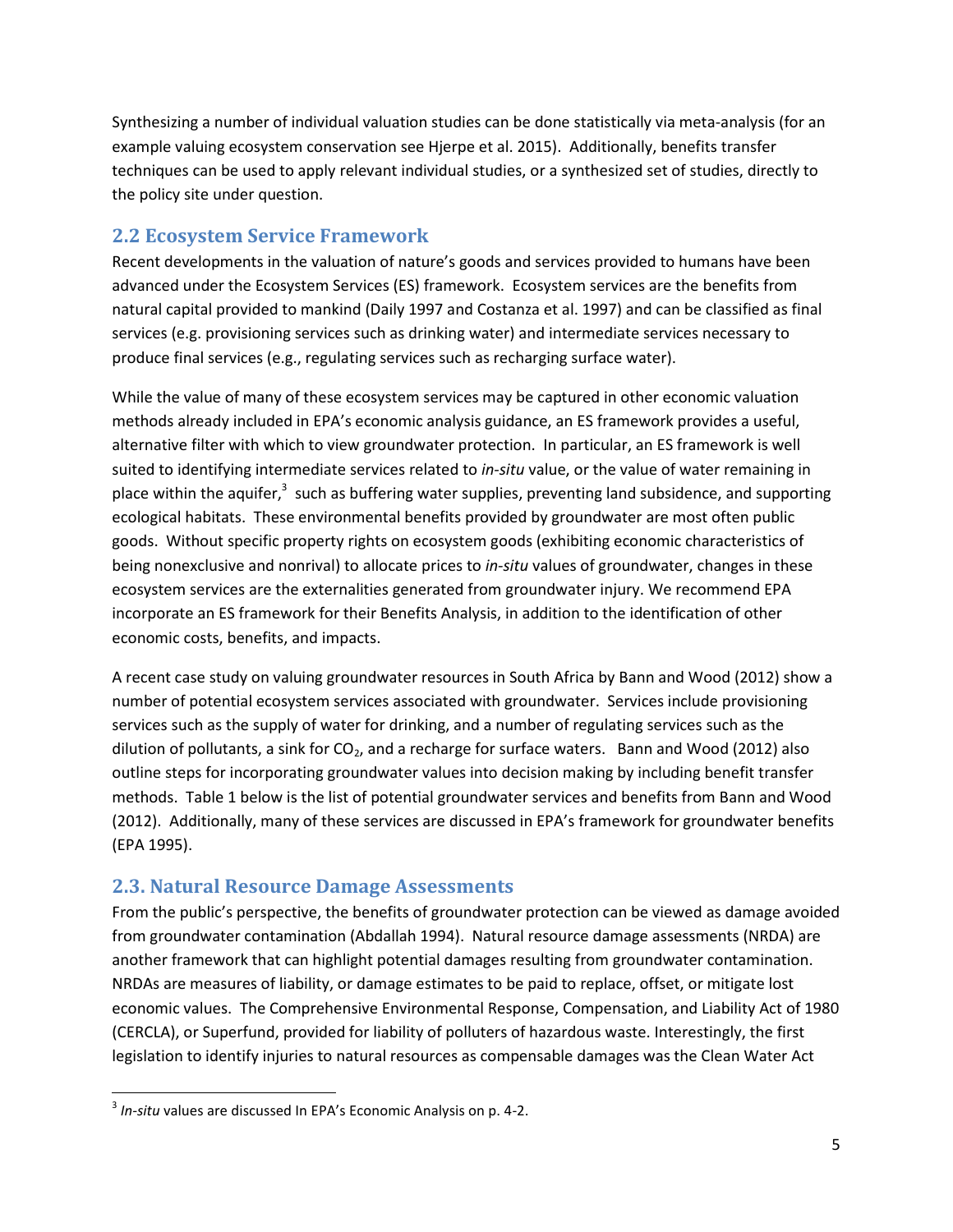(Kopp and Smith 2013). After these provisions were enacted, the federal government, states, and others filed legal claims to recoup damages from environmental contaminators and utilized natural resource damage assessments to estimate the value of the damages.

| Table 1<br>Potential groundwater services and benefits |                                                                                       |                                                                                                                                                 |  |
|--------------------------------------------------------|---------------------------------------------------------------------------------------|-------------------------------------------------------------------------------------------------------------------------------------------------|--|
| Ecosystem<br>service<br>category                       | <b>Service</b>                                                                        | Benefit / outcome                                                                                                                               |  |
| Provisioning<br>services                               | Water supply                                                                          | Public water supply                                                                                                                             |  |
|                                                        |                                                                                       | Private / community water supply                                                                                                                |  |
|                                                        |                                                                                       | Agriculture                                                                                                                                     |  |
|                                                        |                                                                                       | Industrial abstraction                                                                                                                          |  |
|                                                        | Habitat for hypogean species                                                          | Species diversity and potential genetic/scientific value                                                                                        |  |
|                                                        | Sink/source of energy                                                                 | Energy provision                                                                                                                                |  |
| Regulating<br>services                                 | Recharge to surface waters (rivers, lakes,<br>springs, wetlands, transitional waters) | Protecting the benefits of surface water for consumptive and non-con-<br>sumptive use (e.g. water abstraction, recreation and tourism, non-use) |  |
|                                                        | Flood risk regulation                                                                 | Flood risk reduction (protection of property, agricultural land, human<br>lives)                                                                |  |
|                                                        | Sink for atmospheric carbon dioxide                                                   | Carbon capture                                                                                                                                  |  |
|                                                        | Dilution of pollutants                                                                | Reduced impact of contaminants                                                                                                                  |  |
|                                                        | Attenuation of pollutants                                                             | Reduced impact of contaminants                                                                                                                  |  |
|                                                        | Prevents subsidence                                                                   | Avoidance of subsidence                                                                                                                         |  |
|                                                        | Sustains habitats                                                                     | Reduction of irrigation requirement                                                                                                             |  |
| Cultural<br>services                                   | Biodiversity non-use                                                                  | Biological diversity, species, habitat                                                                                                          |  |
|                                                        | Tourism, spiritual, religious, educational<br>experiences                             | Tourism, spiritual, religious, educational experiences                                                                                          |  |

Source: Bann and Wood 2012. Table 1, p. 463.

Habitat-equivalency analysis (HEA) is an often-used method for determining the magnitude, or scale, of compensatory-restoration actions needed to compensate the public for the losses resulting from natural resource damage (Dunford et al. 2004). HEA consists of a couple basic components to determine NRDAs: estimate the cost of restoring the damaged resource, and estimate the lost values in the interim (NOAA 2006). NRDAs are valuable for determining potential contamination of groundwater, though there are always concerns with whether or not complete restoration of the damaged resource is fully feasible.

Concerning aquifers, Ando et al. (2004) provide a comprehensive review of economic methods and values used for assessing groundwater damage. While the context of their review is framed around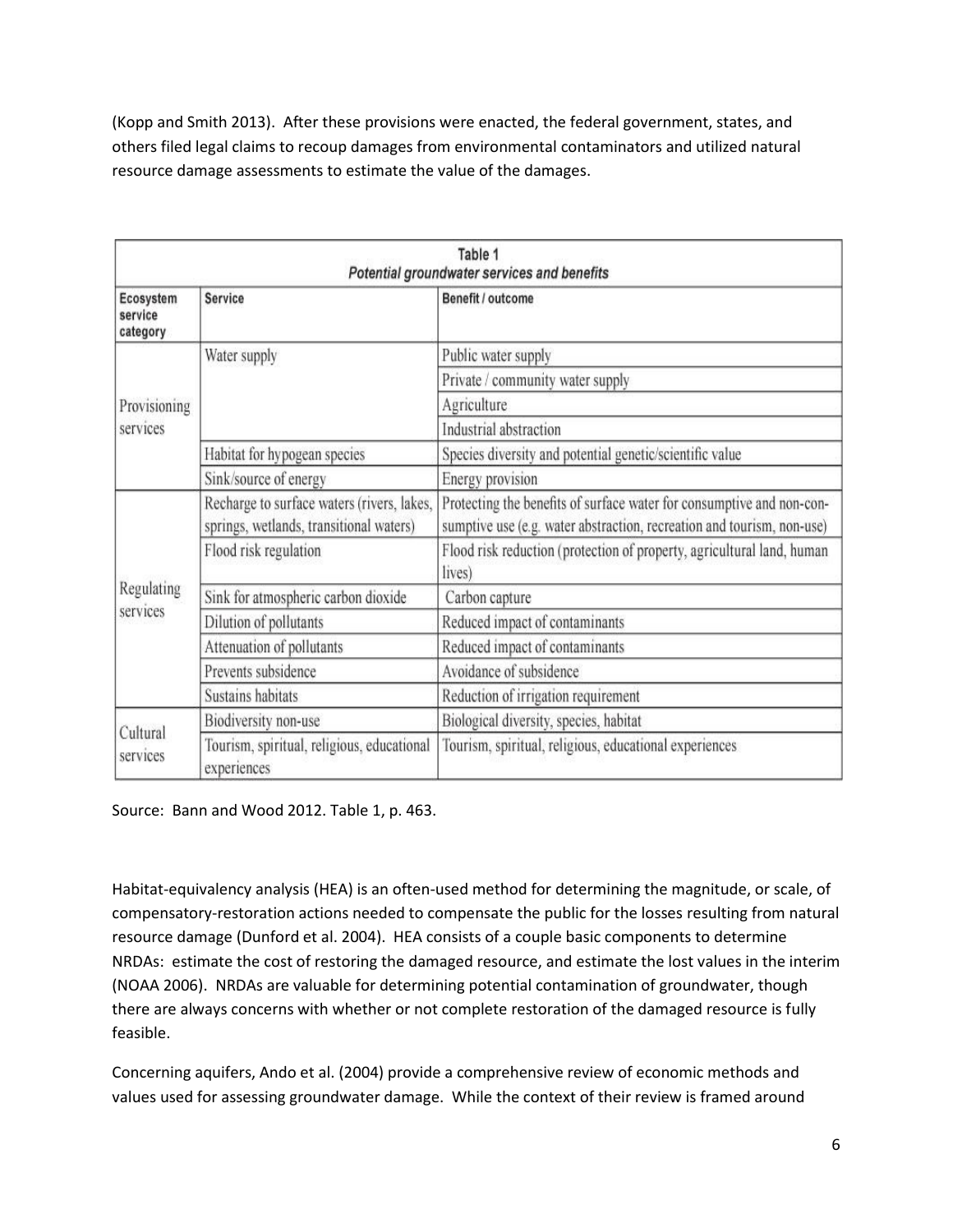natural resource damage assessments (NRDA) available to states under the CERCLA and other statutes, the concepts for understanding degradation to groundwater and its associated economic effects provides valuable information that can be incorporated into EPA's Benefits analysis of the proposed rule. Prevention of groundwater contamination from uranium ISR sites via the proposed rule provide much greater benefits than those outlined in Section 4.

Damage assessments are sometimes included in stated preference studies (i.e., WTP studies) for groundwater protection (Young and Loomis 2014), but it depends on which damages were introduced to survey respondents and whether or not specific damages were used as an attribute by primary research authors. The most publicized NRDA was conducted to determine compensation from damages from the Exxon Valdez oil spill to the Prince William Sound ecosystem in Alaska. These compensatory damages included lost use and passive use values to local and Native peoples.

Both the Ecosystem Service framework and Natural Resource Damage Assessments have been utilized for estimating TEV of groundwater resources. We recommend that EPA incorporate additional groundwater valuation frameworks and suggest that many of the values pursued may be able to be incorporated into agency BCA of policy changes.

## **3. Economic Benefits of the Revised Uranium ISR Rulemaking**

Section 4.2 (p.4-4) of the Benefits Analysis provides a specific application of the benefits of proposed changes in monitoring requirements. The Benefits Analysis focuses on three main areas of potential benefits, or avoided damages, associated with preventing groundwater contamination: reducing human health risks, protecting groundwater for future generations, and avoiding future remediation costs (pp. 4-5 – 4-7). Of these three, only the avoided future remediation costs are quantified. Human health risks are qualitatively discussed and focus on the "value of statistical life" (VSL) approach, whereas bequest values for future generations are not estimated at all.

To determine potentially avoided remediation costs due to the proposed rule, EPA utilized a "modeled facility" approach to estimate costs of varying uranium contamination scenarios on a modeled mine unit. Estimated avoided remediation costs for a modeled contamination due to the proposed rule range from \$8 million to \$560 million. The extensive sensitivity analysis in this section, along with the incorporation of the modeled facility approach is laudable and provides quantified estimates that illustrate one category of potential benefits from the proposed rule.

The qualitative discussions on the monetary value of health benefits and bequest values for future generations are a good starting point for examining additional benefits of the proposed rule, but we recommend more rigorous exploration of these categories. Likewise, there are a number of additional benefit categories that are missing from the Benefits Analysis. In this section we examine the primary missing benefit categories and provide recommendations for furthering estimates of the health and bequest benefits from the proposed rule.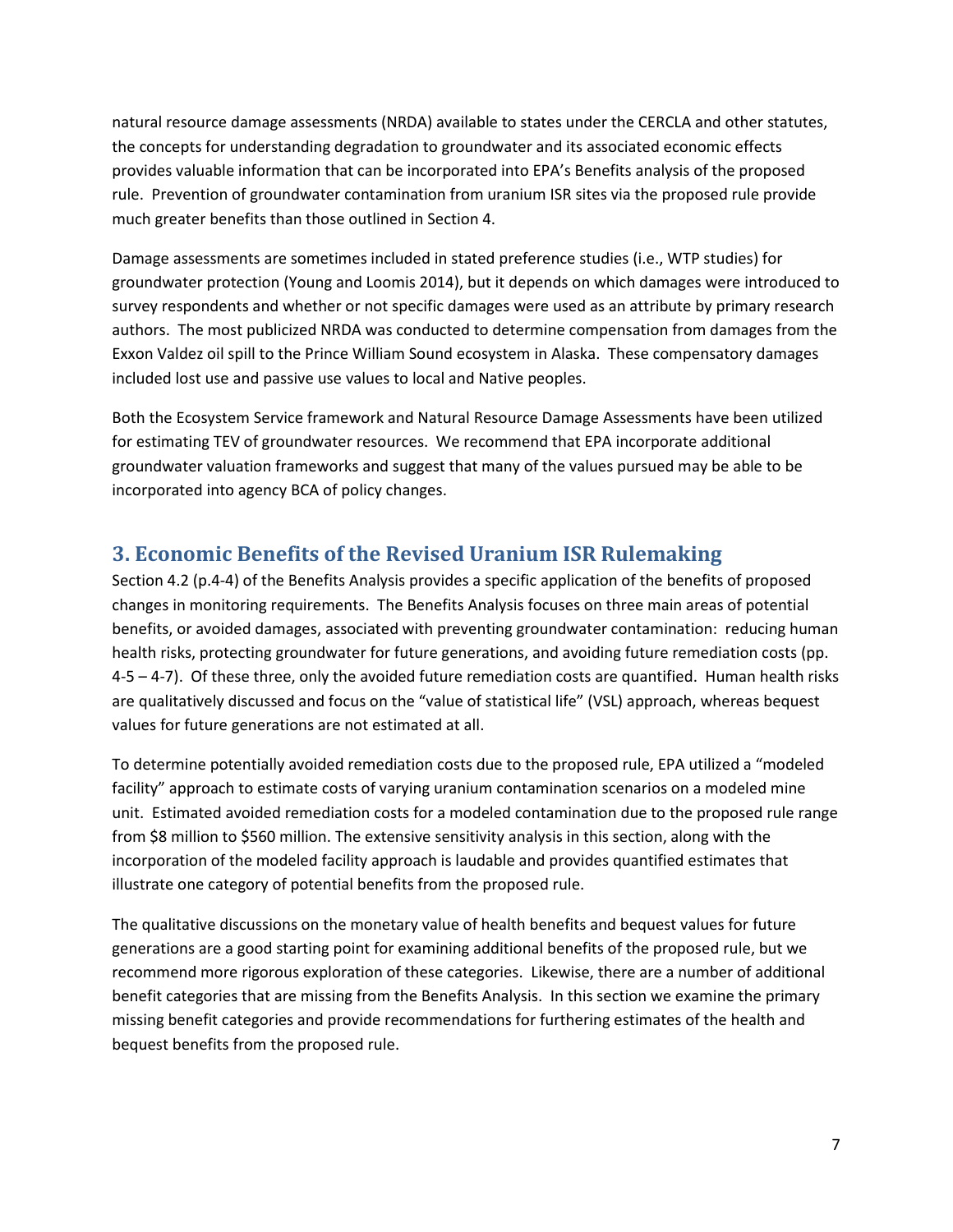#### **3.1 Missing Economic Spillover Damages**

Groundwater contamination, especially when involving radioactive heavy metals, creates numerous adverse economic effects. These adverse effects are incurred on site, and spill over to adjacent communities and environments. However, most avoided spillover effects from groundwater contamination across time and space are noticeably absent from the Benefit Analysis. A review of the literature shows additional categories of critical benefits associated with groundwater protection (Spofford et al. 1989, Abdallah 1994, NAS 1997). In addition to the three avoided damages included in the estimated benefits of the proposed rule (human health, bequest values, and remediation costs), spillover effects include damages to adjacent and existing (if leasing) property owners, associated fear and anxiety from communities near contaminated aquifers, and ecological/biophysical damages.

Properties adjacent to groundwater contamination sites lose value. This is a negative externality of extractive development and of uranium ISR operations. For example Muehlenbachs et al. (2012) found a 26 percent reduction in property values just from the risk of groundwater contamination from shale gas development. Likewise, Boxall et al. (2005) found that the risk of health hazards from oil and natural gas facilities had a significant negative association with adjacent property values. Similar cases have been illustrated for the risk of groundwater contamination from other forms of energy development such as coal ash<sup>4</sup> and uranium production<sup>5</sup>. Given recent trends of migrants relocating to regions with greater natural amenities and public lands, particularly in the West where the majority of uranium reserves are located, communities may suffer from macro spillover effects that make them less attractive and ultimately may see affected property values and tax bases.

While fear and anxiety are economic costs to societal well-being in their own right, they can also lead to broader property stigma effects for communities with publicized groundwater contamination. Groundwater contamination from uranium mining, or even the risk of groundwater contamination, can also affect public lands and tourism and recreation regional economic impacts. For example, longstanding issues over uranium mining on public lands adjacent to Grand Canyon National Park<sup>6</sup> create concern among visitors wanting to enjoy the Colorado River and potentially affected tributaries. These community effects are different from the regional economic impacts presented in Section 5, and should be acknowledged in the Benefits Analysis.

Finally, the spillover damages from groundwater contamination on the environment can harm ecological receptors and the biophysical structure that supports natural capital. These environmental damages can affect human health (e.g., consumption of livestock that has ingested pollutants) and can have cascading effects on ecological communities. For a detailed examination of environmental impacts

 $\overline{\phantom{a}}$ 

 $^4$  For coal ash waste contamination and groundwater effects see LA Times story on May 4, 2015, available at: <http://www.latimes.com/nation/la-na-coal-ash-pollution-20150504-story.html#page=1>

<sup>&</sup>lt;sup>5</sup> Poisoning the well: how the Feds let industry pollute the nation's underground water supply. ProPublica. 12/11/12. Article available at: [http://www.propublica.org/article/poisoning-the-well-how-the-feds-let-industry](http://www.propublica.org/article/poisoning-the-well-how-the-feds-let-industry-pollute-the-nations-undergroun)[pollute-the-nations-undergroun](http://www.propublica.org/article/poisoning-the-well-how-the-feds-let-industry-pollute-the-nations-undergroun) 

 $^6$  Science still developing on uranium's environmental impact. AZ Daily Sun. 4/20/15. Article available at: [http://azdailysun.com/news/local/science-still-developing-on-uranium-s-environmental-impact/article\\_108aa9e0](http://azdailysun.com/news/local/science-still-developing-on-uranium-s-environmental-impact/article_108aa9e0-da62-578d-869f-404b427b21c3.html) [da62-578d-869f-404b427b21c3.html](http://azdailysun.com/news/local/science-still-developing-on-uranium-s-environmental-impact/article_108aa9e0-da62-578d-869f-404b427b21c3.html)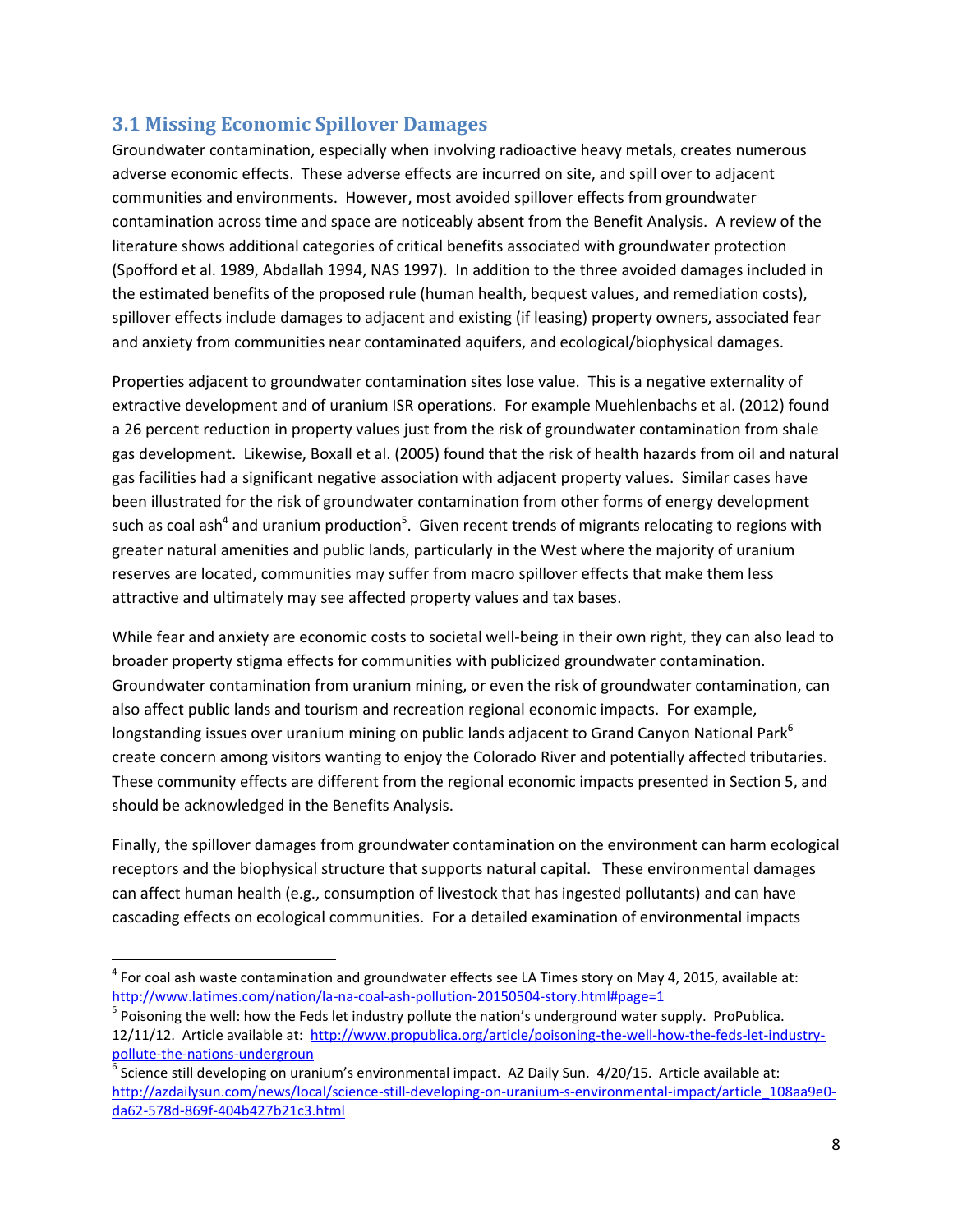stemming from uranium ISR operations see Fettus and McKinzie (2012). Environmental damage to ecological receptors and biophysical supporting services are largely ignored in the Benefits Analysis.

#### **Recommendations:**

We recommend that EPA include partially quantified descriptions of these missing economic spillover effects in their final Benefits Analysis of proposed monitoring requirements (Section 4.2, pp 4-4 – 4-10). Valuation methods identified in the Conceptual Framework (Section 4.1, p 4-3), such as revealed preference methods like hedonic pricing are available for measuring groundwater pollution effects on property values. However, estimates of these economic effects stemming from groundwater protection are not included in specific Benefits Analysis in Section 4.2. While economic data for uranium pollution of groundwater, or the preferences for preventing uranium groundwater pollution are extremely limited, we recommend EPA provide surrogate estimates (as recommended in NAS 1997) for these spillover effects that have been identified in research on other forms of anthropogenic water pollution, such as effects from fertilizers, pesticides, other heavy metals, bacteria, sediment, and temperature. Incorporating estimates from economic valuations of various types of water pollution will strengthen the Benefits Analysis and would provide greater context to the conceptual scoping exercise.

#### **3.2. Greater Incorporation of Stated Preference Methods Needed**

Stated preference methods are useful for measuring willingness to pay (WTP) for nonmarket goods and services. Stated preference methods include contingent valuation techniques and choice experiments, where a hypothetical market is created and executed by relevant stakeholders. These contingent valuation methods are particularly well suited for ascribing value for passive uses, such as existence and bequest values. Thus, research on willingness to pay (WTP) for protecting and improving groundwater quality provide additional means of quantifying the economic values of protecting groundwater.

The Benefits Analysis of the proposed rule includes a discussion of society's nonmarket values for groundwater and highlights a meta-analysis conducted by Poe et al. (2001) that illustrates substantial WTP for groundwater protection. However, in Section 4.2 (pp  $4-4-4-10$ ), where EPA outlines the benefits of the proposed changes in monitoring requirements, the latest synthesis of nonmarket values for groundwater protection (Poe et al. 2001) are only nominally included in two places and have not been included in the overall benefit aggregation. The two ad-hoc inclusions note that: 1) the value of groundwater protection increases when cancer risks from contamination are involved; and 2) the value of groundwater protection increases when including use and passive use values.

The majority of studies analyzed by Poe et al. (2001) and previously by Boyle et al. (1994) are east of the Mississippi River and focus on nitrates and pesticides as potential groundwater pollutants. However, this rulemaking is concerned with uranium recovery, a potential pollutant with a much greater half-life than nitrates and pesticides. And, as illustrated in Table 2-7, all operating and non-operation ISR plants in the U.S. are located in the West and the Southwest, arid regions where water is more scarce and thus has greater economic value.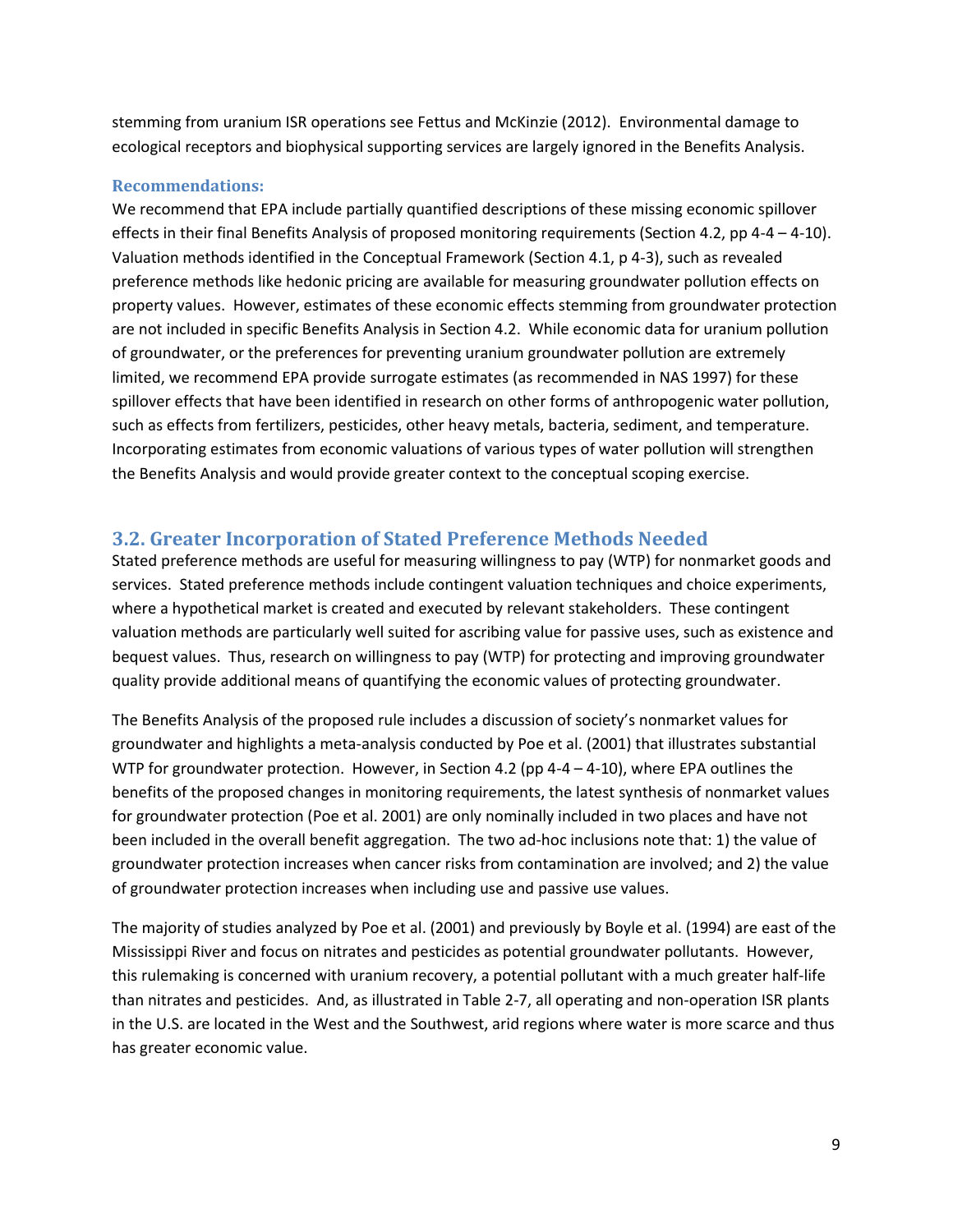One of the three main groups of explanatory variables for overall WTP for groundwater protection as modeled by Boyle et al. (1994) and Poe et al. (2001) is the "environmental commodity." Environmental commodities include the type and scale of groundwater contamination, the local price of potable water, and the availability and price of substitutes. Since uranium ISR plants are clustered in arid geographies, local prices of potable water are generally higher than those found in primary studies incorporated in Boyle et al. (1994) and Poe et al. (2001), and available substitutes (e.g., surface water) are drastically lower. Given the increased water scarcity in typical geographies where ISR operations are taking place, overall WTP for groundwater protection in these regions is likely to be much higher than average WTP estimated in Poe et al. (2001).

#### **Recommendations:**

We recommend that synthesized WTP estimates for groundwater protection be included in the benefit calculations of the proposed rule. The "modeled facility" approach used to calculate avoided remediation costs can include a modeled affected population with which to apply individual and/or household WTP estimates. While bequest values may not be able to be isolated, providing surrogate estimates of broad WTP would be inclusive of bequest and other passive use values.

Benefits transfer of this type can be problematic due to the numerous differences between sampled study sites and the proposed policy site, and we recommend extensive caution when illustrating estimates from various locations and various groundwater pollutants. But, in the same vein as the modeled facility approach for avoided remediation costs (Section 4.2.3), acknowledging and applying a modeled WTP estimate provides a point of reference and further illustration of the true benefits of the proposed rule. Currently, the draft Benefits Analysis treats these significant nonmarket values as zero, which greatly undervalues the affected resource----scarce Western groundwater.

Inclusion of WTP estimates and nonmarket values in general, through benefit transfer techniques, would generally be applied to policy sites using the aggregated mean WTP found in synthesized WTP estimates from primary studies. However, application of WTP estimates for groundwater protection in this case deserve special treatment given the unique pollutant of concern under consideration and the distinct geographic locations of ISR. Given the influence of these independent variables on the overall WTP for groundwater protection, we recommend using WTP estimates well above the mean as found in Poe et al. (2001) for any proposed rulemaking focused on uranium ISR. Additionally, WTP extends beyond just the local affected populations, especially when considering ISR on or adjacent to aquifers in public lands. Thus, we recommend a broader and more inclusive framing of WTP for groundwater protection.

#### **3.3. Interim Lost Use, Averting Behavior, and Additional Health Costs**

There are a number of other damages, beyond those detailed in the benefits application of the proposed rule (Section 4.2), that occur when groundwater becomes contaminated or even has the risk of contamination. Only three main types of benefits are included in Section 4: reducing human health risks, protecting groundwater for future generations, and avoided remediation costs. But groundwater contamination results in numerous damages and extensive liabilities for responsible parties that go far beyond those outlined in Section 4. Standard economic theory treats avoided costs as benefits. And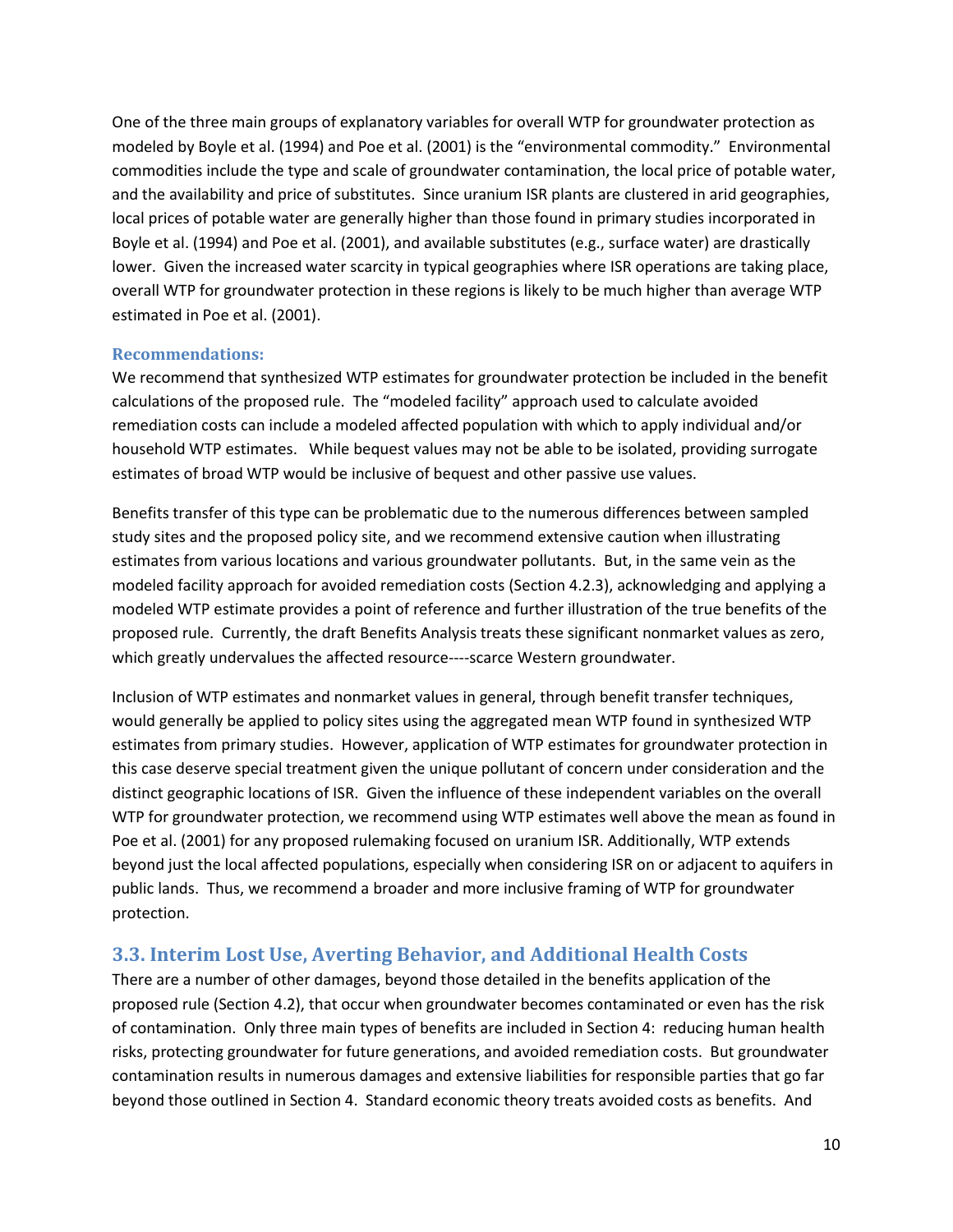while much caution should be taken to prevent double counting and to accurately assess who is benefitting (e.g. operators, individuals, or society), we recommend greater acknowledgement of avoided costs. Along with human health, environmental costs, and remediation costs, these costs should include the value of interim lost use (Ando et al. 2004).

We recommend including the value of interim lost use, which is currently missing from Section 4. For example, groundwater contamination from a uranium ISR operator would generate human health and spillover effects discussed above, but would also result in the potential loss of other production uses of the contaminated groundwater such as for irrigation. Similar to interim lost uses are other costs incurred during the contamination period such as averting behaviors by affected populations (e.g., purchasing bottled water), mobilization costs of communities to access new water sources, medical costs for treatment that society would likely bear the brunt of, and lost utility/labor of sickened people (NAS 1997). These are real economic ramifications of contaminating groundwater with mobile uranium and should be acknowledged. The duration of the injury to contaminated aquifers is a critically important valuation concept and is often underestimated due to the slow-moving nature of groundwater and the irreversibility of some contamination (Ando and Khanna 2004).

#### **3.4 Other Recommendations for Estimating the Benefits of the Proposed Rule**

The Benefits Analysis (Section 4) provides a cursory introduction to groundwater economics and a partial application of the benefits of the proposed rule, but falls short of fully accounting for the benefits of avoiding groundwater contamination from uranium ISR operations. In this section, we have illustrated economic effects of groundwater pollution that are largely missing from the Benefits Analysis and suggest greater quantification of with/without scenarios.

Other recommendations for a more comprehensive Benefits Analysis section include:

- Emphasize the importance of site and geographic variation in benefits analysis;
- Incorporate findings from avoided costs and environmental damages estimated in other forms of groundwater contamination resulting from fracking techniques for oil and gas;
- Include greater sensitivity analysis for quantification of benefits. EPA does extensive sensitivity analysis for illustrating costs to ISR operators of the proposed rule (e.g. ES-5) and for avoided remediation costs. We feel that other benefit categories should also be subjected to extensive sensitivity analysis (recommended in NAS 1997).
- Incorporate more of the EPA's own guidance on economic analysis and groundwater. Specifically, EPA (1995) cautions managers not to overlook indirect effects of groundwater contamination when conducting regulatory impact analysis. Similarly, EPA (2014) advocates for an "effect by effect" approach in assessing benefits to ensure all effects are included.

## **4. Broad Recommendations for Groundwater Valuation**

Beyond the economic analysis discussed for a uranium ISR rulemaking, we encourage EPA to add greater economic investigation for all groundwater protection policy. EPA has presented the economic characteristics of groundwater thoroughly in the Section 1 Introduction of the Economic Analysis,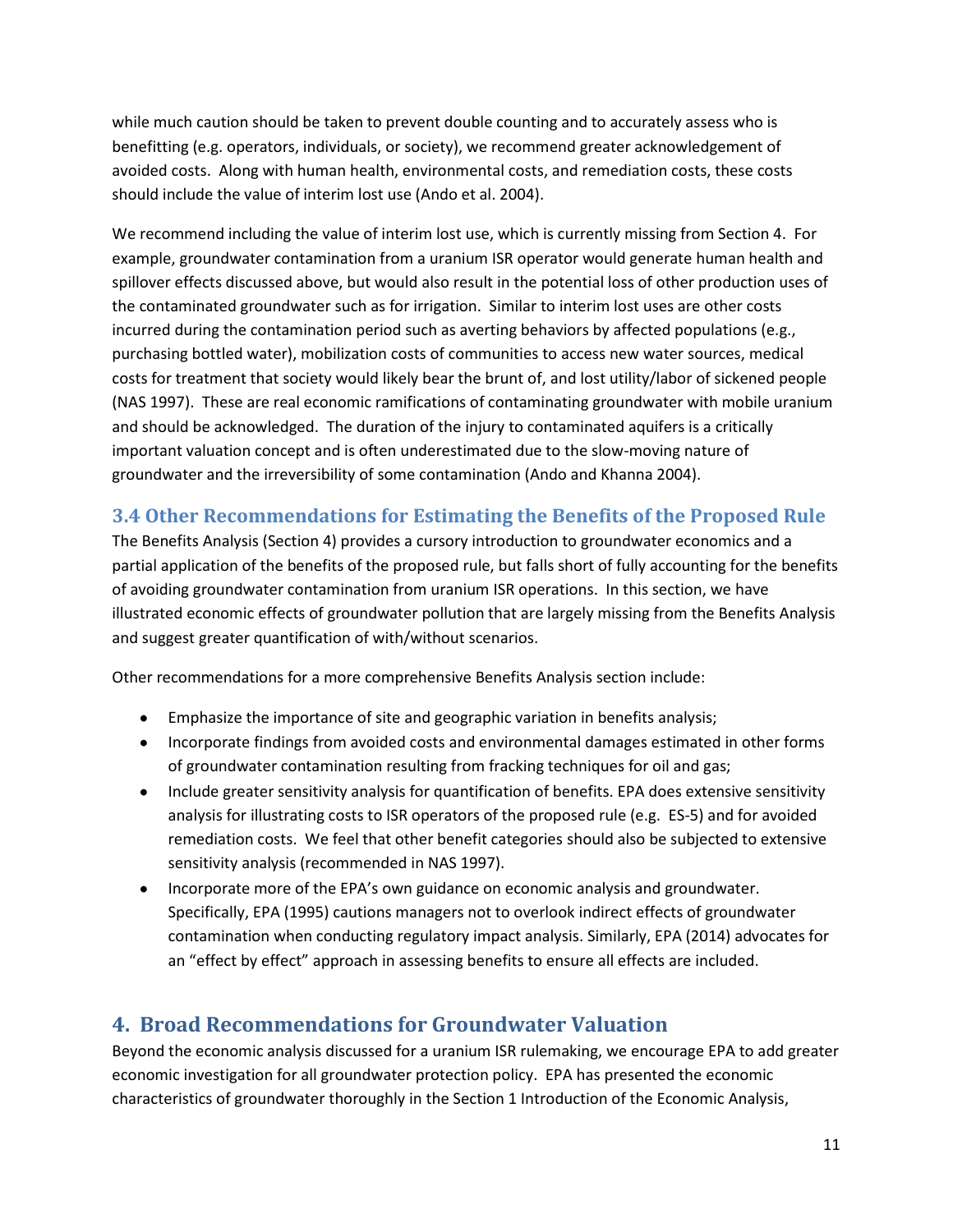particularly in the outlining of market failures of not fully accounting for groundwater pollution from industrial development and the justification for regulatory intervention (p. 1-2). But, EPA largely fails to acknowledge or capture these externalities in their regulatory impact analyses. Further regulatory adjustments are needed to fully account for these negative externalities.

Much of the EPA economic analysis is predicated on benefit cost analysis (BCA) and economic impact analysis. Economic impact analysis (EIA) evaluates the changes in macro regional market indicators of output, employment, income, and taxes. Economic impacts are traditionally not considered as benefits or costs, as they do not represent changes in societal welfare but rather geographic transfers of income and capital. The benefits and costs in BCA are representative of changes in well being and utility, but can vary based on the perspective of an individual, a business, a community, a country, and even a future generation. These various views on whose welfare is being affected are problematic for comparing apples to apples in BCA. In an attempt to avoid double counting, it seems as if EPA too often errs on the side of leaving out many benefits of regulatory revisions, leaving many BCAs of water resources light on the full accounting of costs and benefits. Not all benefits or avoided costs can be incorporated into BCA due to various perspectives on who is benefiting and who will pay for damages. Instead of boiling down all economic welfare effects into inputs for BCA, we recommend that some be included and others be acknowledged as economic effects unable to be combined with others.

Uranium, and associated radioactive metals, are unique pollutants of concern for groundwater and need special treatment given their extremely slow rate of decay and the intense toxicity and radioactive nature of exposing these elements. Combining the longevity of exposed uranium with the slow rate of travel for groundwater in many aquifers limits the dispersal and dilution effectiveness found in surface waters. Because groundwater contamination can be hidden and undiscovered for long periods of time, and ISR operations represent newer technology, the Benefits Analysis of the proposed rule has a limited set of information and data on the risk of groundwater contamination from uranium ISR.

In cases where there is lack of quantitative data, EPA's economic guidance suggests the following approach. "Thus, even when data are insufficient to support particular types of economic analysis, the conceptual scoping exercise can provide useful insights" (p. 1-2, EPA Guidelines for Economic Analysis 2014). We agree that scoping in these cases provides valuable information, but recommend more comprehensive scoping when dealing with such uncertainty and with pollutants of such high concern.

#### **4.1. Accounting for Groundwater-Associated Negative Externalities**

Most EPA economic analysis fails to fully account for the spillover effects, or negative externalities, that occur when groundwater becomes contaminated from subsurface mining. Many of these spillover effects are not easily categorized as either a cost or a market impact, as they often illustrate characteristics of both. For example, adverse effects on adjacent property values stemming from subsurface mining operations and potential groundwater pollution have both a regional market effect (pulling down entire community property values and attractiveness) and personal costs for individual properties owners that experience before-and-after subsurface mining changes. Yet, these effects are often missing from any of the economic analyses (even the Socioeconomic Affected Environment sections).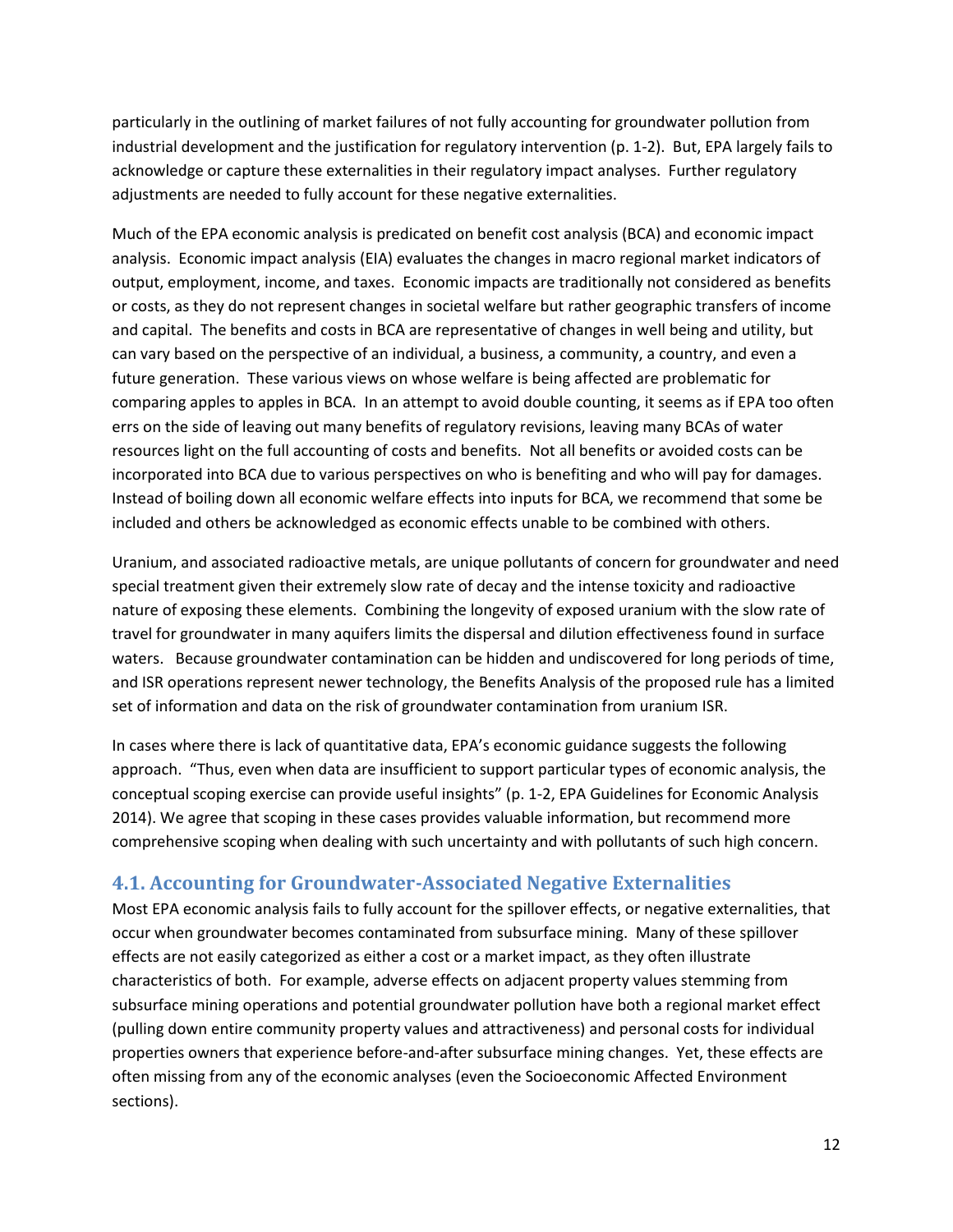Other indirect effects, such as the burden on societal health care costs, stemming from adverse human health effects from groundwater contamination are generally not included in the full accounting of costs. While accounting for the full suite of negative externalities from exposing groundwater to potential contamination requires greater analysis and greater resources for monitoring socioeconomic effects, EPA's current treatment of these externalities is extremely limited, treating them as zero cost to society well-being. We recommend greater qualitative acknowledgment of these groundwaterassociated negative externalities at a minimum, and encourage EPA to attempt quantification of these costs in many cases (even as a scoping exercise).

Full evaluation of marginal effects of policy changes requires extensive knowledge of the type and size of goods and services provided by groundwater under current conditions, along with knowledge of the type and size of changes to these services under policy revision. With myriad groundwater goods and services and limited existing data, we understand that it is often impossible to accurately account for all impacts or changes to ecosystem services. But, in these cases, we recommend greater acknowledgement of the diverse array of services and at a minimum, a checklist and identification of suspected direction of change in these services under policy revision. For example, under a modeled groundwater contamination scenario we would expect the drinking water service to decrease in quality. A compiled list of anticipated enhancement (positive effect) of the quantity and quality of services, or anticipated degradation (negative effect) of individual services, would provide greater information for policy analysis and a more complete scoping exercise.

#### **4.2. Strengthening Standards for Aquifer Exemptions**

 $\overline{\phantom{a}}$ 

The Underground Injection Control (UIC) program under the Safe Drinking Water Act (SWDA) allows for certain cases of wastewater injection into groundwater for oil and gas production facilities. These "Aquifer Exemptions" have also been utilized by uranium ISR operators (Noël 2015). The aquifer exemptions have recently come under greater scrutiny as the exemption applications have greatly increased and tracking of exemptions has been haphazard,<sup>7</sup> and there has been a systematic failure to study the long term cumulative effects of sacrificing aquifers to uranium mining and other forms of resource extraction (Fettus and McKinzie 2012).

There are a number of economic considerations for the aquifer exemption program, but most policy revisions by EPA in this area have been reactionary and with little thought to long term groundwater values and scarcity. The three primary criteria for receiving aquifer exemptions most relevant for economic considerations include: 1) the aquifer is currently not used for drinking water, 2) the aquifer is not reasonably expected to serve as a source of drinking water in the future, 3) the aquifer has a dissolved solids count between 3,000 and 10,000 mg/l (Noël 2015).

Many of these aquifer exemptions are occurring in the arid West, where water scarcity is increasing dramatically. The arbitrary criteria for exemptions are unable to keep pace with rapidly expanding groundwater demand and with technological advancements. Groundwater with heavy sediment that

 $^7$  Poisoning the well: how the Feds let industry pollute the nation's underground water supply. ProPublica. 12/11/12. Article available at: [http://www.propublica.org/article/poisoning-the-well-how-the-feds-let-industry](http://www.propublica.org/article/poisoning-the-well-how-the-feds-let-industry-pollute-the-nations-undergroun)[pollute-the-nations-undergroun](http://www.propublica.org/article/poisoning-the-well-how-the-feds-let-industry-pollute-the-nations-undergroun)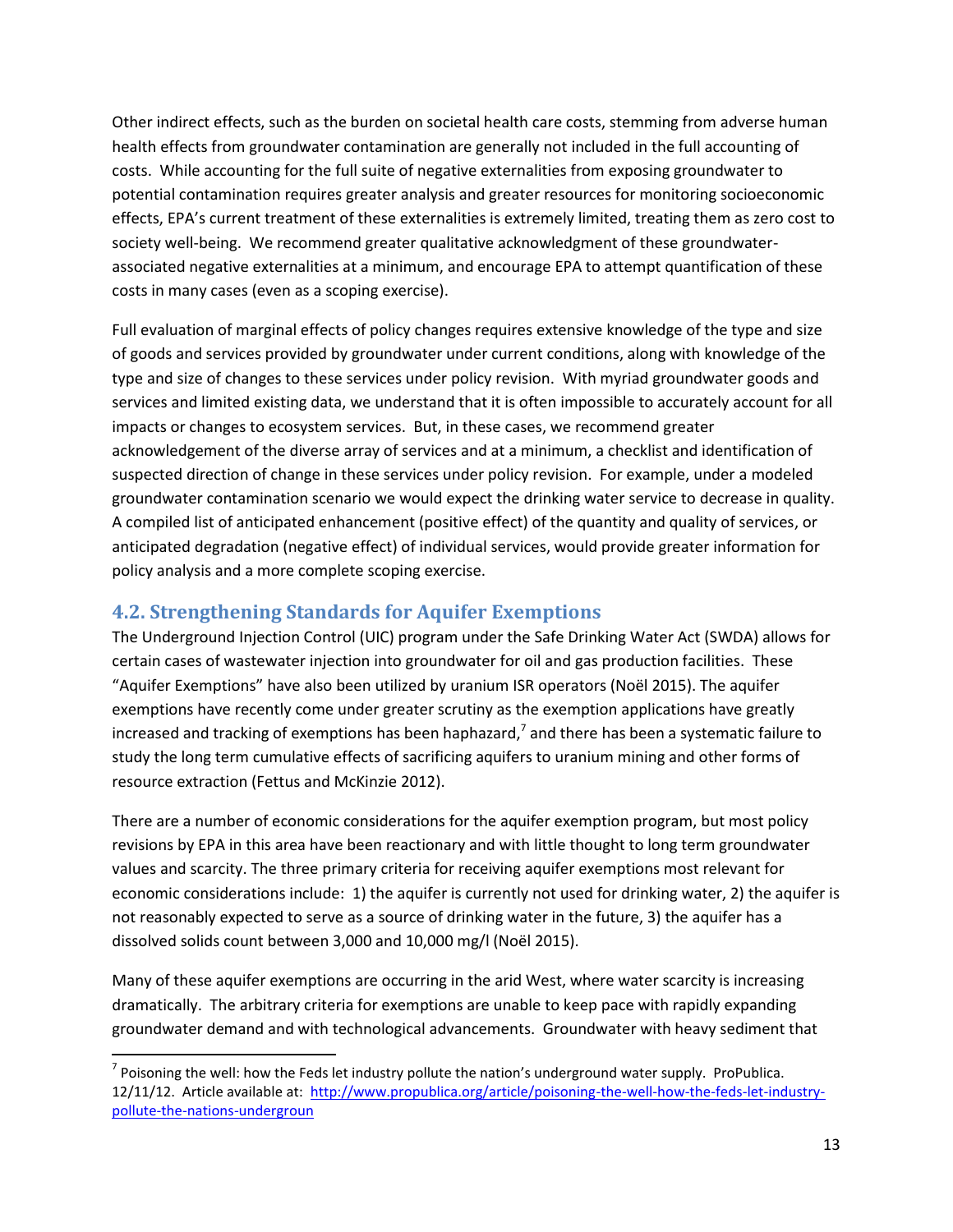was unable to be technically treated a couple decades ago are now a possibility for drinking water sources. Similarly, aquifers that were cost prohibitive to utilize as drinking water a couple of decades ago, are now potentially cost effective to access given increasing scarcity and increasing prices for groundwater. Given rapidly changing technology, demands, and demographics, we recommend the EPA strengthen the standards for aquifer exemptions based on economic realities.

#### **5. Summary**

 $\overline{\phantom{a}}$ 

Groundwater is the "hidden old growth" of water resources, and should be treated with special attention. We are encouraged to see EPA tackle long overdue revisions to monitoring requirements for uranium ISR operations. We commend EPA for acknowledging the holistic economic values at stake with groundwater degradation and protection. In particular, we commend EPA for advocating for a Total Economic Value framework and for clearly articulating the externalities and market failures associated with the development of groundwater resources. However, we recommend that EPA incorporate these economic concepts more fully when conducting benefits analysis of the proposed rule.

There are numerous economic values affected by water policy, and numerous valuation methods to account for changes in values generated by policy revisions.<sup>8</sup> The myriad values and measurement techniques can lead to double counting of benefits, but can also lead to being too cautious and settling for partial lists of values. EPA's own guidance on preparing economic analyses (EPA 2014, p. 7-3) advocates an "effect-by-effect" approach for benefits analysis and encourages the use of multiple valuation methods. Given that uranium pollution to groundwater resources can be irreversible and permanent, we recommend following the Precautionary Principle and erring on the side of limiting overall risk whenever possible. We believe that in addition to the groundwater monitoring components included in the proposed rule, the EPA should consider adding socioeconomic monitoring programs as necessary protocol for uranium ISR operators as well.

 $^8$  For exhaustive lists of economic services, effects, and valuation methods for estimating effects of groundwater policy changes see Tables 1 and 2 in EPA 1995. For a complete list of economic valuation methods for all water resources, see Table 2.1 in Young and Loomis 2014.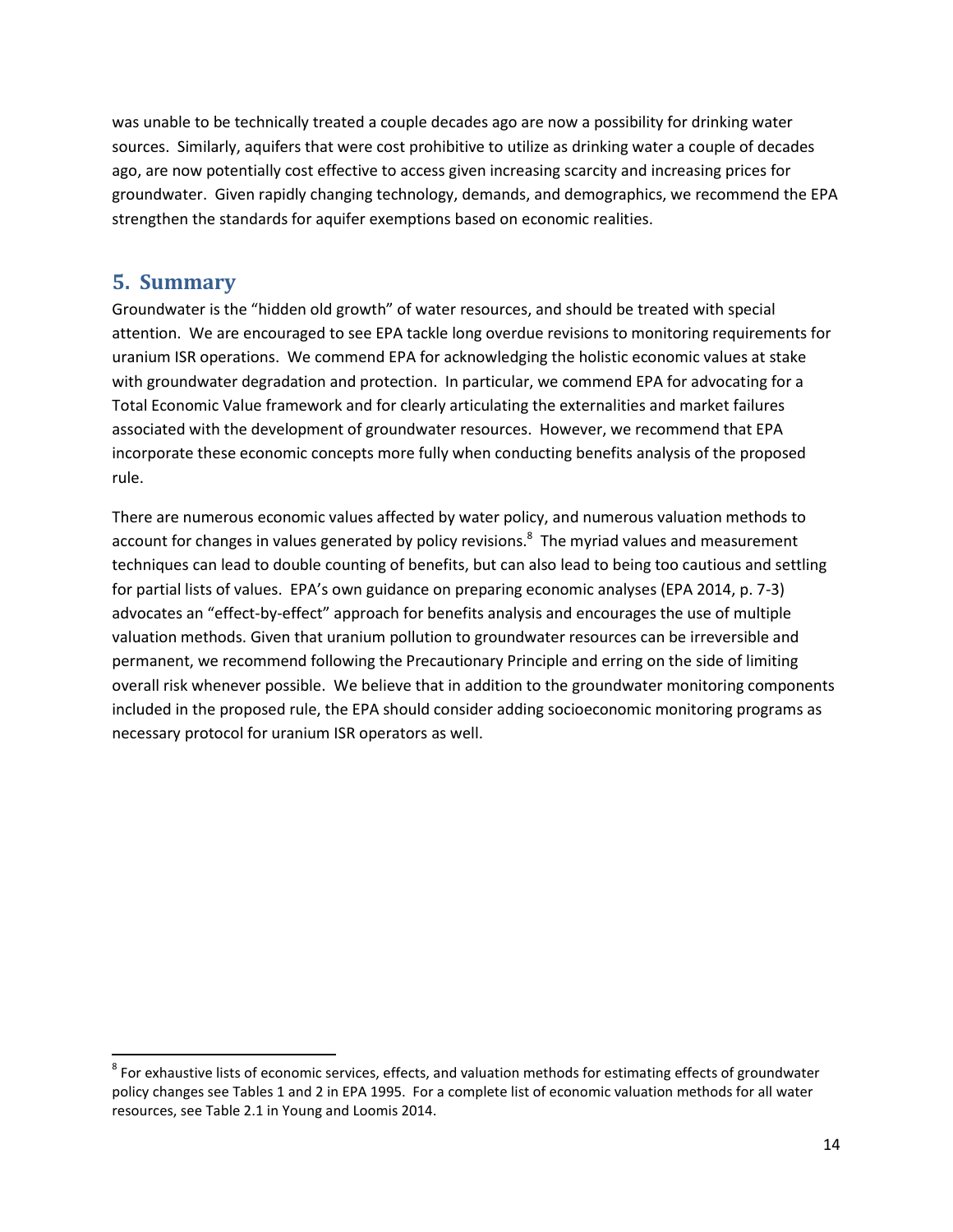#### **6. References**

Abdalla, C. W. (1994). Groundwater values from avoidance cost studies: implications for policy and future research. *American Journal of Agricultural Economics*, *76*(5), 1062-1067.

Ando, A. W., & Khanna, M. (2004). Natural resource damage assessment methods: lessons in simplicity from state trustees. *Contemporary Economic Policy*, *22*(4), 504-519.

Ando, A.W., M. Khanna, A. Wildermuth, and S. Vig. 2004. Natural resource damage assessments: methods and cases. *Technical report for Illinois Waste Management and Research Center*, RR-108.

Bann, C., & Wood, S. C. (2012). Valuing groundwater: a practical approach for integrating groundwater economic values into decision making-A case study in Namibia, Southern Africa. *Water SA*, *38*(3), 461- 466.

Boxall, P. C., Chan, W. H., & McMillan, M. L. (2005). The impact of oil and natural gas facilities on rural residential property values: a spatial hedonic analysis. *Resource and energy economics*, *27*(3), 248-269.

Boyle, K. J., Poe, G. L., & Bergstrom, J. C. (1994). What do we know about groundwater values? Preliminary implications from a meta analysis of contingent-valuation studies. *American Journal of Agricultural Economics*,*76*(5), 1055-1061.

Costanza R, et al. (1997). The value of the world's ecosystem services and natural capital. *Nature*. 387: 253-260.

Daily, G. (Ed.). (1997). *Nature's services: societal dependence on natural ecosystems*. Island Press.

Dunford, R. W., Ginn, T. C., & Desvousges, W. H. (2004). The use of habitat equivalency analysis in natural resource damage assessments. *Ecological economics*, *48*(1), 49-70.

EPA. 1995. A framework for measuring the economic benefits of ground water. Technical Report for EPA: EPA 230-B-95-003. 62p.

EPA. 2014. Guidelines for preparing economic analyses. May 2014 Technical Report for EPA. 300p.

Fettus, G. H., & McKinzie, M.G. 2012. Nuclear fuel's dirty beginnings: environmental damage and public health risks from uranium mining in the American West. Technical Report for Natural Resource Defense Council. 16.p.

Hjerpe, E., A. Hussain, and S. Phillips. 2015. Valuing type and scope of ecosystem conservation: a metaanalysis. *Journal of Forest Economics* 21(1): 32-50.

Kopp, R. J., & Smith, V. K. (2013). *Valuing natural assets: the economics of natural resource damage assessment*. Routledge.

Koundouri, P. (2004). Current issues in the economics of groundwater resource management. *Journal of Economic Surveys*, *18*(5), 703-740.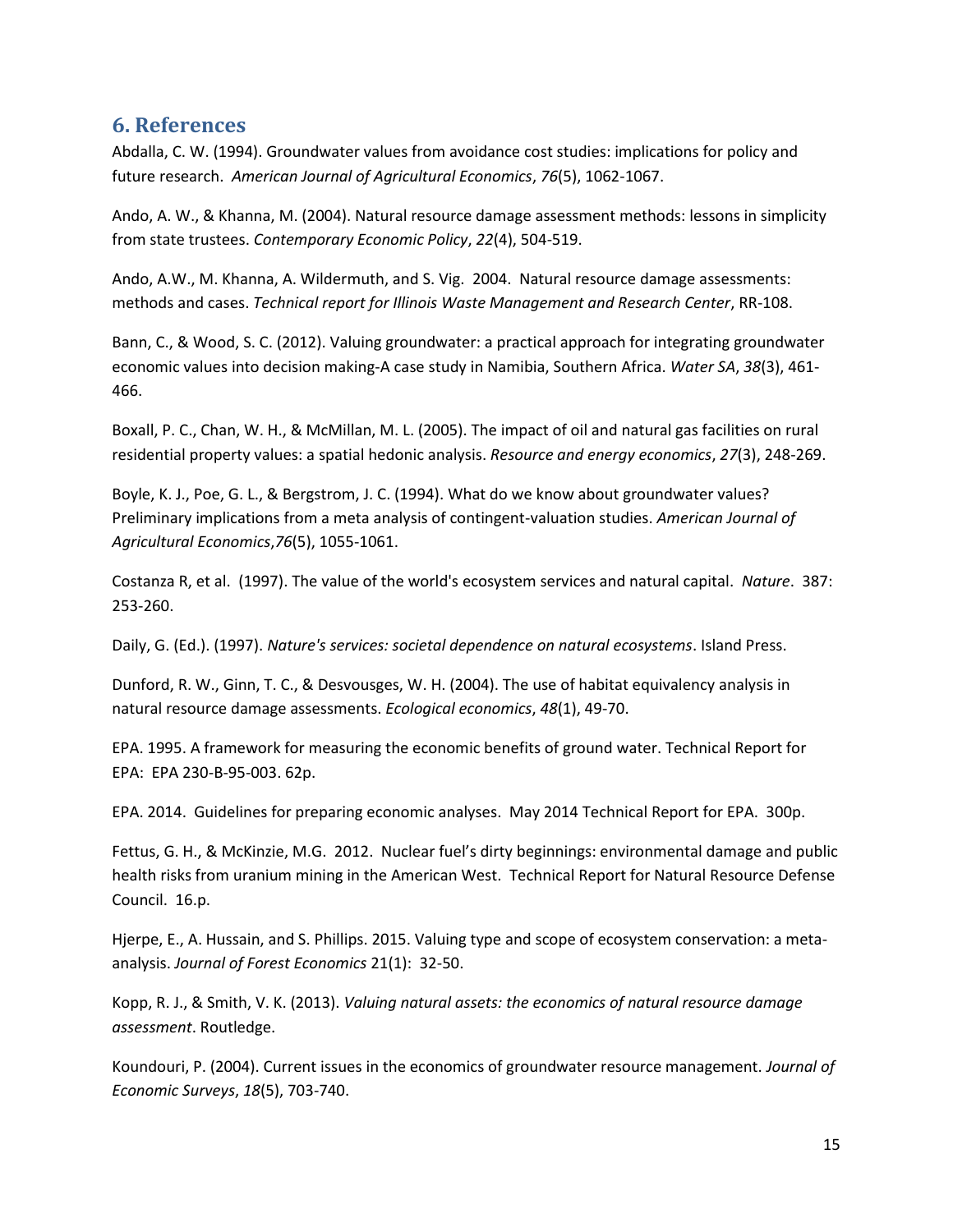Morton, P. 1999. The Economic Benefits of Wilderness: Theory and Practice. University of Denver Law Review. Volume 76, No. 2 pp. 465-518.

Morton, P., C. Weller, J. Thomson, M. Haefele, and N. Culver. 2004. Drilling in the Rockies: How much and what cost? Special Energy Session of the 69th North American Wildlife and Natural Resources Conference, Spokane, WA. Wildlife Management Institute, Washington, DC. 33 pages.

Muehlenbachs, L., E. Spiller, and C. Timmins (2013). Shale Gas Development and the Costs of Groundwater Contamination Risk. RFF Discussion Paper 12-40.

National Academy of Sciences (NAS), 1997. *Valuing Groundwater: Economic Concepts and Approaches*. Committee on Valuing Groundwater, National Research Council.

National Oceanic and Atmospheric Administration. (2006). Habitat Equivalency Analysis: An Overview**.**  Technical Report, Washington, DC.

Noël, J. 2015. Aquifer exemptions: a first-ever look at the regulatory program that writes off drinking water resources for oil, gas and uranium profits. Technical Report for Clean Water Action/Clean Water Fund. 19p.

Poe, G., K. Boyle, and J. Bergstrom, 2001. A Preliminary Meta Analysis of Contingent Values for Groundwater Quality Revisited. In *The Economic Value of Water Quality*. J. Bergstrom, K. Boyle, and G. Poe, eds. Northampton, MA: Edward Elgar.

Spofford, W.A., A.J. Krupnick, and E.F. Wood. Uncertainties in estimates of the costs and benefits of groundwater remediation: results of a cost-benefit analysis. Washington DC: Resources for the Future Discussion Paper QE89- 15, 1989.

Young, R. A., & Loomis, J. B. (2014). *Determing the Economic Value of Water: Concepts and Methods*. Routledge.